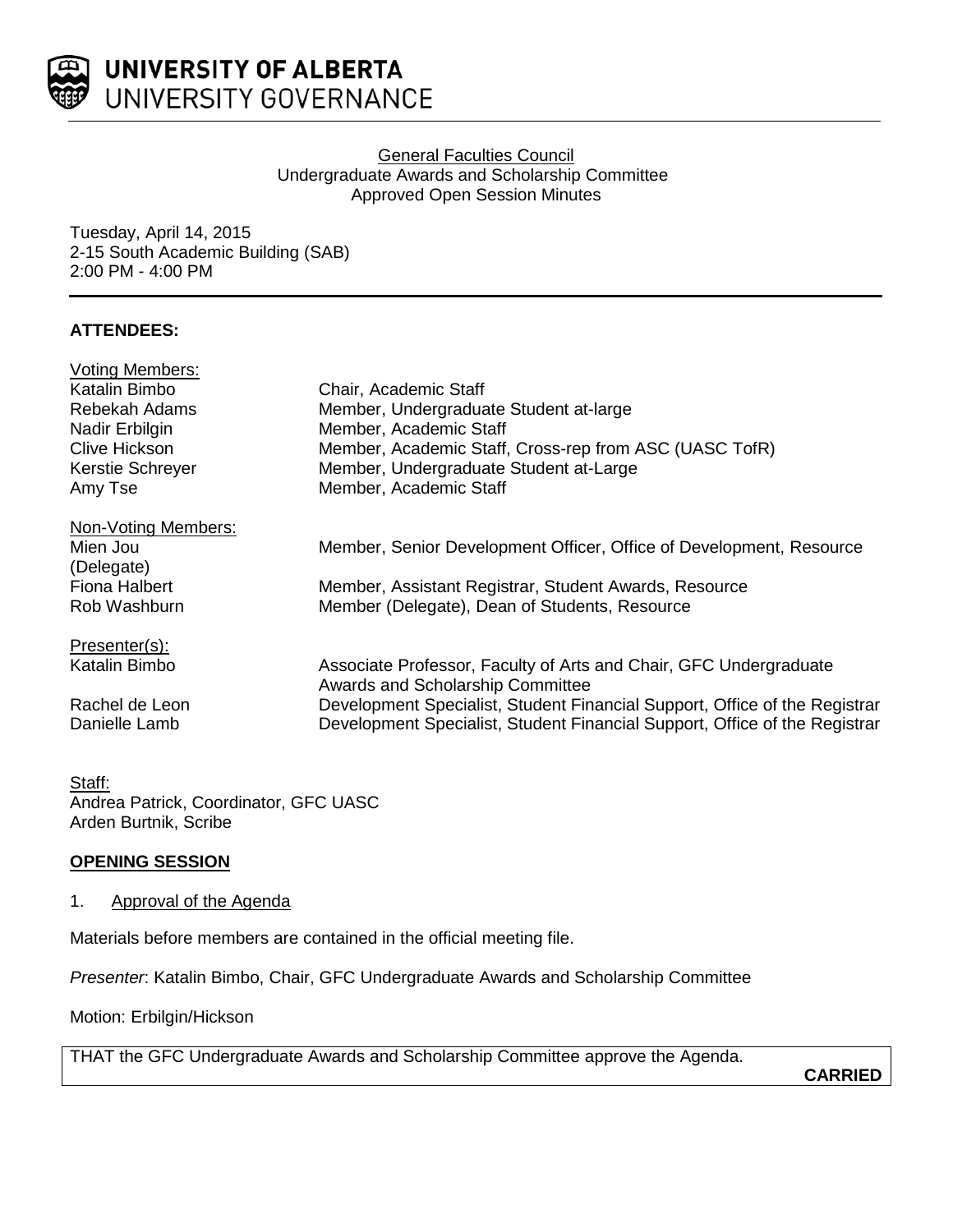## 2. Approval of the Open Session Minutes of March 10, 2015

Materials before members are contained in the official meeting file.

*Presenter*: Katalin Bimbo, Chair, GFC Undergraduate Awards and Scholarship Committee

Motion: Tse/Hickson

THAT the GFC Undergraduate Awards and Scholarship Committee approve the Minutes of March 10, 2015. **CARRIED**

#### 3. Comments from the Chair

The Chair commented on a number of relevant items to members.

## **ACTION ITEMS**

## 4. New Undergraduate Awards and Bursaries for Approval (April 14, 2015)

Materials before members are contained in the official meeting file.

*Presenter(s)*: Rachel de Leon and Danielle Lamb, Student Financial Services, Office of the Registrar

*Purpose of the Proposal*: To approve new undergraduate awards and scholarships.

#### *Discussion*:

During the discussion in relation to this item, members expressed a number of comments and questions, including, but not limited to:

Item 1: Members suggested changes to the Conditions of the award.

Item 2: Members discussed the name of this award and suggested changes to the Conditions of the award. Item 3: Members discussed the nomination process for this award.

Item 5: Members discussed the number of scholarships available. Minor grammatical changes were made to maintain consistency. Members enquired into the subject of Aboriginal status.

Item 6: Members suggested minor changes to the Conditions of the award.

Item 7: A member enquired about the use of common abbreviations for programs.

Item 9: Members discussed the amount and number of scholarships avaliable. Members suggested changes to the Funded By section. Members discussed the use of admission average *versus* academic standing.

Item 10: Minor grammatical changes was made. Members clarified that the word "Scholar" is defined by the Peter Lougheed Leadership College's website. Members discussed the useage of the Oxford comma.

Item 11: Members suggested amendments to the Number and Conditions sections of the scholarship.

Item 12: Members discussed the name of the major listed in the Conditions section of the scholarship.

Item 13: Members enquired about the names of the donors as listed in the Funded By section.

Item 14: Members made changes to the Conditions of the award, as well as the Funded By section.

Item 15: Members suggested an amendement to the name of the Faculty as listed within the scholarship.

Item 16: This item requires clarification concerning the amount awarded and frequency of distribution. Members suggested a change to the Funded By section.

Motion: Hickson/Erbilgin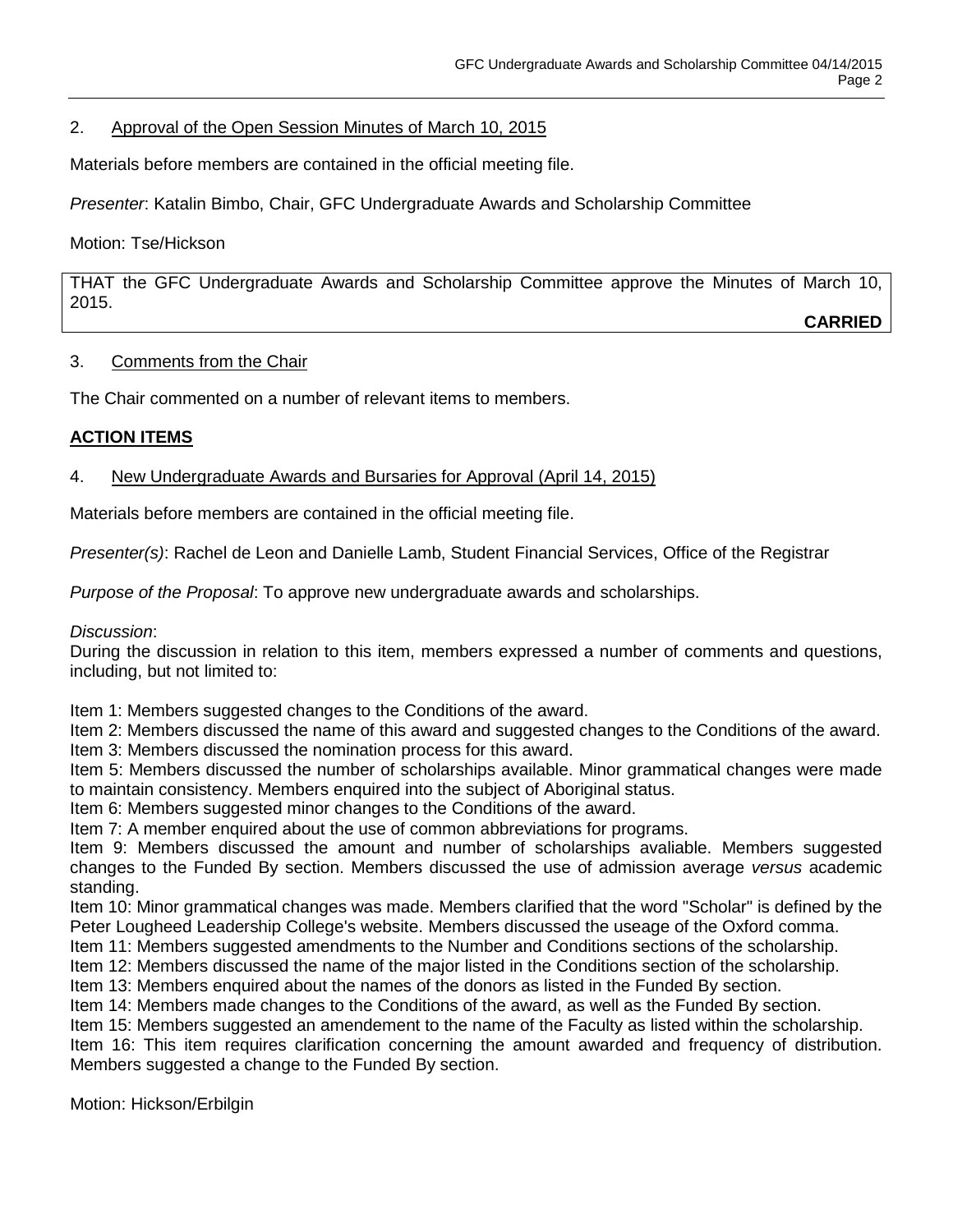THAT the GFC Undergraduate Awards and Scholarship Committee approve, under delegated authority from General Faculties Council, new Undergraduate Student Awards and Bursaries, as submitted by Student Financial Support and as set forth in Attachment 2, as amended, to be effective immediately.

**CARRIED**

### 5. Amendments to Existing Undergraduate Awards and Bursaries for Approval (April 14, 2015)

Materials before members are contained in the official meeting file.

*Presenter(s)*: Rachel de Leon and Danielle Lamb, Student Financial Services, Office of the Registrar

*Purpose of the Proposal*: To approve amendments to existing undergraduate student awards and scholarships.

*Discussion*:

During the ensuing discussion, members provided a number of comments and questions, including, but not limited to:

Item 1: Members proposed various amendments to the Field of Study, Value and Conditions of the award.

Item 2: Grammatical amendments made in the scholarship's description

Item 3: Grammatical amendments were proposed. Members discussed terms of allocation.

Item 4: Minor grammatical changes were made. Members offered changes to the scholarship's description. Members discussed the nomination process for this scholarship.

Motion: Tse/Hickson

THAT the GFC Undergraduate Awards and Scholarship Committee approve, under delegated authority from General Faculties Council, amendments to Existing Undergraduate Student Awards and Bursaries, as submitted by Student Financial Support and as set forth in Attachment 2, as amended, to be effective immediately.

**CARRIED**

#### **DISCUSSION ITEMS**

6. Question Period

There were no questions.

#### **INFORMATION REPORTS**

7. Items Approved by the GFC Undergraduate Awards and Scholarship Committee by E-mail Ballots (non-debatable)

There were no items.

8. Information Items Forwarded to Committee Members Between Meetings

There were no items.